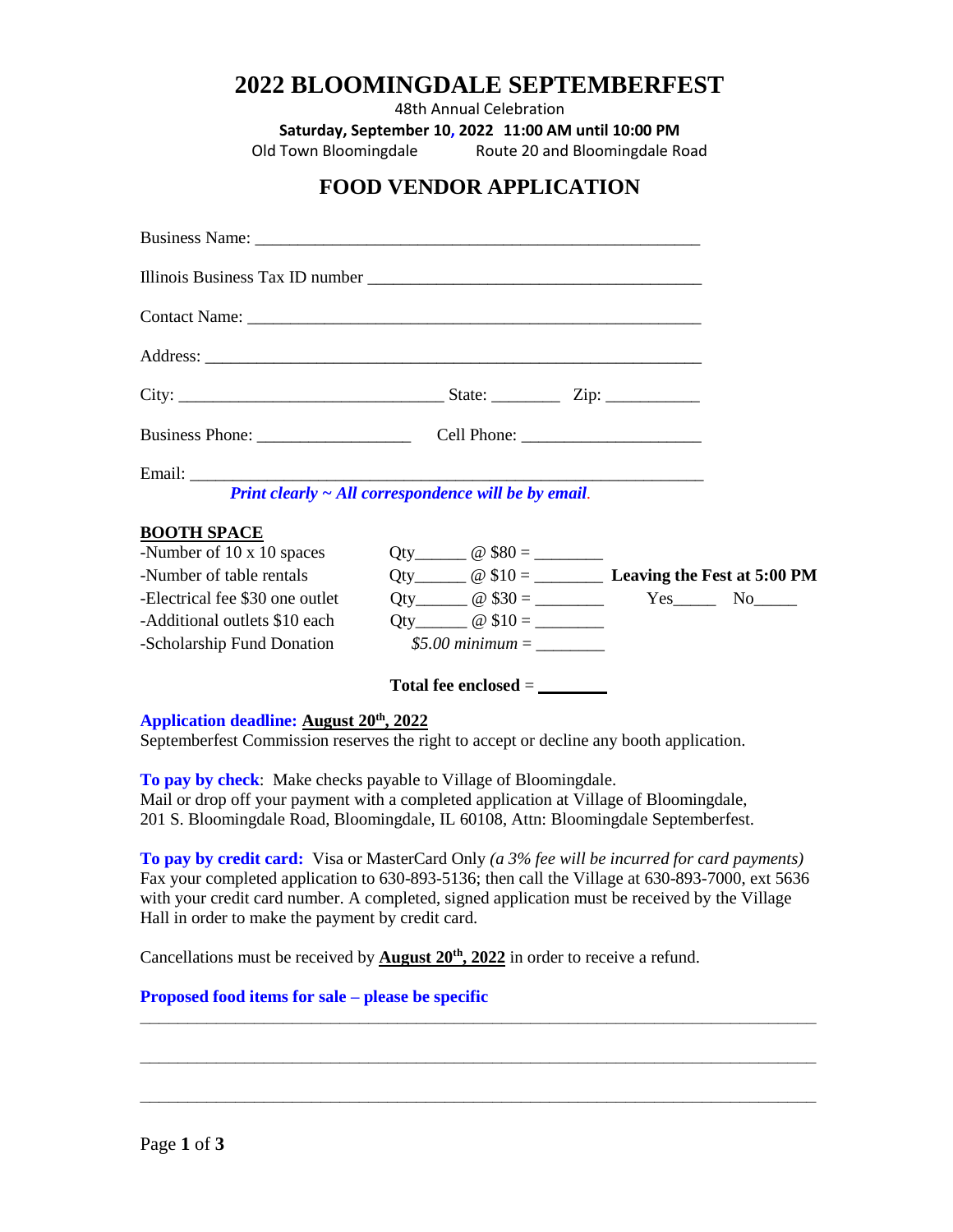**SET-UP** will occur from 7:00 AM to 10:00 AM on Saturday September 10<sup>th</sup>, 2022. After unloading, be sure to move your vehicle immediately so other vendors can access the street to unload. Early arrival is strongly encouraged to prevent backups and late access to your booth. You will be emailed confirmation of your booth number by September 3<sup>rd</sup>, 2022. The morning of the event, Septemberfest volunteers will help guide vendors to booth locations.

**TAKEDOWN:** Due to safety, roads will open for vehicle loading once the street is clear of pedestrians after the event concludes. This may take some time, so we ask for patience while our police clear the road.

All exhibitors are responsible for clearing their area before leaving.

**EXTENSION CORDS** are to be UL Ground Fault Protected for outdoor use. All cords are to be protected from physical damage and must be secured to the floor of the booth with approved tape. Plugs are to be above ground to protect them from water. Under no circumstances will homemade electrical extension cords and/or electrical outlets be allowed.

**HOLD HARMLESS AGREEMENT:** To the fullest extent permitted by law the Vendor hereby agrees to defend, indemnify, and hold harmless the Village of Bloomingdale, Bloomingdale Park District, and all officials, agents, and employees of said entities, (herein referred to as the indemnified parties), against all injuries, deaths, loss, damages, claims, patent claims, suits, liabilities, judgments, cost, and expenses,

which may in anywise accrue against the indemnified parties, arising in whole or in part or in consequence of the performance of this work by the Vendor, its employees, or subcontractors, or which may in anywise result therefore, except that arising out of the sole legal cause of the indemnified parties, the Vendor shall, at its own expense, appear defend and pay all charges of attorneys and all costs and other expenses arising therefore or incurred in connections of attorneys and all costs and other expenses arising therefore or incurred in connections therewith, and, if any judgment shall be rendered against an indemnified party, in any such action, the Vendor shall, at its own expense, satisfy and discharge the same. Vendor expressly understands and agrees that any insurance policies required or provided, shall in no way limit the responsibility to indemnify, keep and saver harmless and defend the indemnified parties.

#### **Signature:**

**Print Name: \_\_\_\_\_\_\_\_\_\_\_\_\_\_\_\_\_\_\_\_\_\_\_\_\_\_\_\_\_\_\_\_\_\_\_\_\_\_ Date: \_\_\_\_\_\_\_\_\_\_\_**

#### **Please note that the following items must be included with your application:**

**\_\_\_\_\_\_\_\_\_\_\_\_\_\_\_\_\_\_\_\_\_\_\_\_\_\_\_\_\_\_\_\_\_\_\_\_\_\_\_\_\_\_\_\_\_\_\_\_\_\_\_\_\_\_\_\_\_\_\_\_\_\_\_\_\_**

- Application form (page 1)
- Signed "Hold Harmless Agreement" (page 2)
- Signed food vendor requirements (page 3)
- Certificate of Insurance
- Payment in full

# **Your application will not be valid until all above-mentioned materials are received. There will be no exceptions.**

For additional information about Septemberfest, please contact Nick Fratto Text or phone 708-250-5598 Email a[t nickfratto@yahoo.com](mailto:nickfratto@yahoo.com)